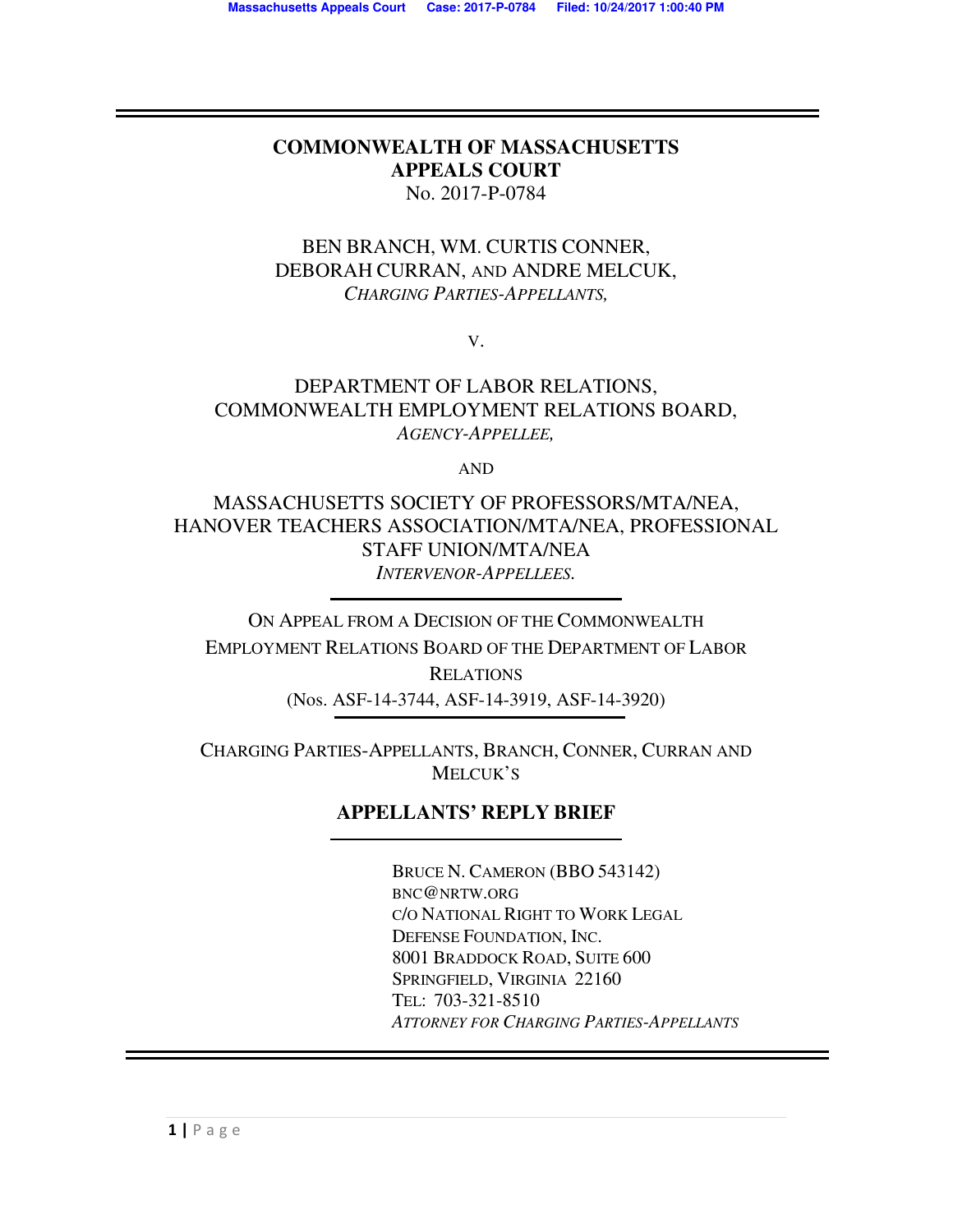### **TABLE OF CONTENTS**

| Page                                                                                                                                   |
|----------------------------------------------------------------------------------------------------------------------------------------|
| TABLE OF AUTHORITIES 2                                                                                                                 |
| REPLY ARGUMENT                                                                                                                         |
| The U.S. Supreme Court May Impact This Appeal  4<br>Ι.                                                                                 |
| II.                                                                                                                                    |
| III. The Appellant Educators Have Not Waived Any                                                                                       |
| The Educators Preserved the Claim They Were<br>Α.<br>Blocked from a Voice and a Vote by Their Exclusive<br>Bargaining Representative 8 |
| The Educators Appealed the Exclusion of<br>В.<br>the Nerren and Podgursky Affidavits  9                                                |
| The Board Is Entitled to No Deference  9<br>IV.                                                                                        |
| This Court Is Not Bound by Abood  10<br>V.                                                                                             |
| This Court Is Not Bound by Greenfield  11<br>VI.                                                                                       |
| The Educators' Expert Affidavits Go to the Heart<br>VII.<br>of the Constitutional Issues  12                                           |
| VIII. Employers Are Liable  17                                                                                                         |
| IX. Knight Does Not Control  19                                                                                                        |
| Pickering Is Inapplicable  20<br>Х.                                                                                                    |
| CONCLUSION AND DESIRED RELIEF<br>21                                                                                                    |

#### **TABLE OF AUTHORITIES**

#### **Cases** *Page*

*Abood v. Detroit Bd. of Educ.*,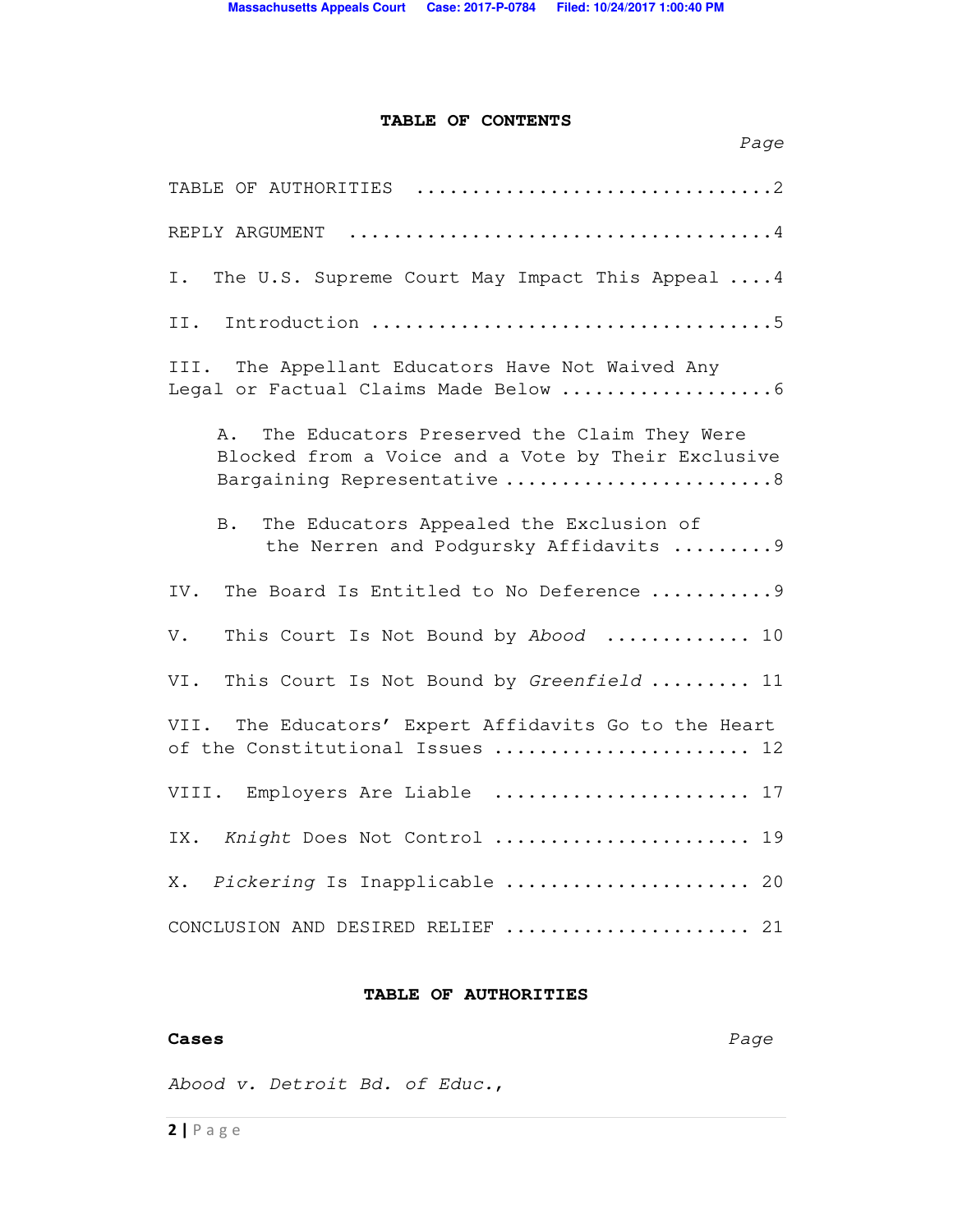431 U.S. 209 (1977) ........................... *passim Belhumeur v. Labor Relations Comm'n,* 432 Mass. 458 (2000) and 411 Mass. 142 (1991) .................... 13 *Chicago Teachers Union, Local 1 v. Hudson*, 475 U.S. 292 (1986) ...................................... 10,18 *Commc'ns Workers v. Beck,* 487 U.S. 735 (1988) ................................ 13 *Conley v. Mass. Bay Transp. Auth.,* 405 Mass. 168 (1989) ............................... 18 *Ellis v. Railway Clerks,* 466 U.S. 435 (1984) ....... 13 *Friedrichs v. Cal. Teachers Ass'n,* 136 S. Ct. 1083 (2016) .......................................... 14,15 *Friedrichs v. Cal. Teachers Ass'n,* No. SACV 13-676- JLS, 2013 U.S. Dist. LEXIS 188995, at \*1 (C.D. CA. Dec. 5, 2013) ..................................... 14 *Friedrichs v. Cal. Teachers Ass'n,* No. 13-57095, 2014 U.S. App. LEXIS 24935 at \*1 (9th Cir. Nov. 18, 2014) ............................... 14 *Harris v. Quinn*, 134 S. Ct. 2618 (2014) .. 10,17,20, 21 *Hogan v. Labor Relations Comm'n*, 430 Mass. 611 (2000) ............................... 18 *Janus v. AFSCME, Council 31,* 851 F.3d 746 (7th Cir. 2017), *cert. granted*, No. 16-1466, 2017 WL 2483128 (U.S. Sept. 28, 2017) .................... 4,5,14,15,17 *Lehnert v. Ferris Faculty Ass'n,*  500 U.S. 507 (1991) ................................ 13 *Lyons v. Labor Relations Comm'n,*  397 Mass. 498 (1986) .................................7 *Mass. State Coll. Ass'n and William A. Rust,*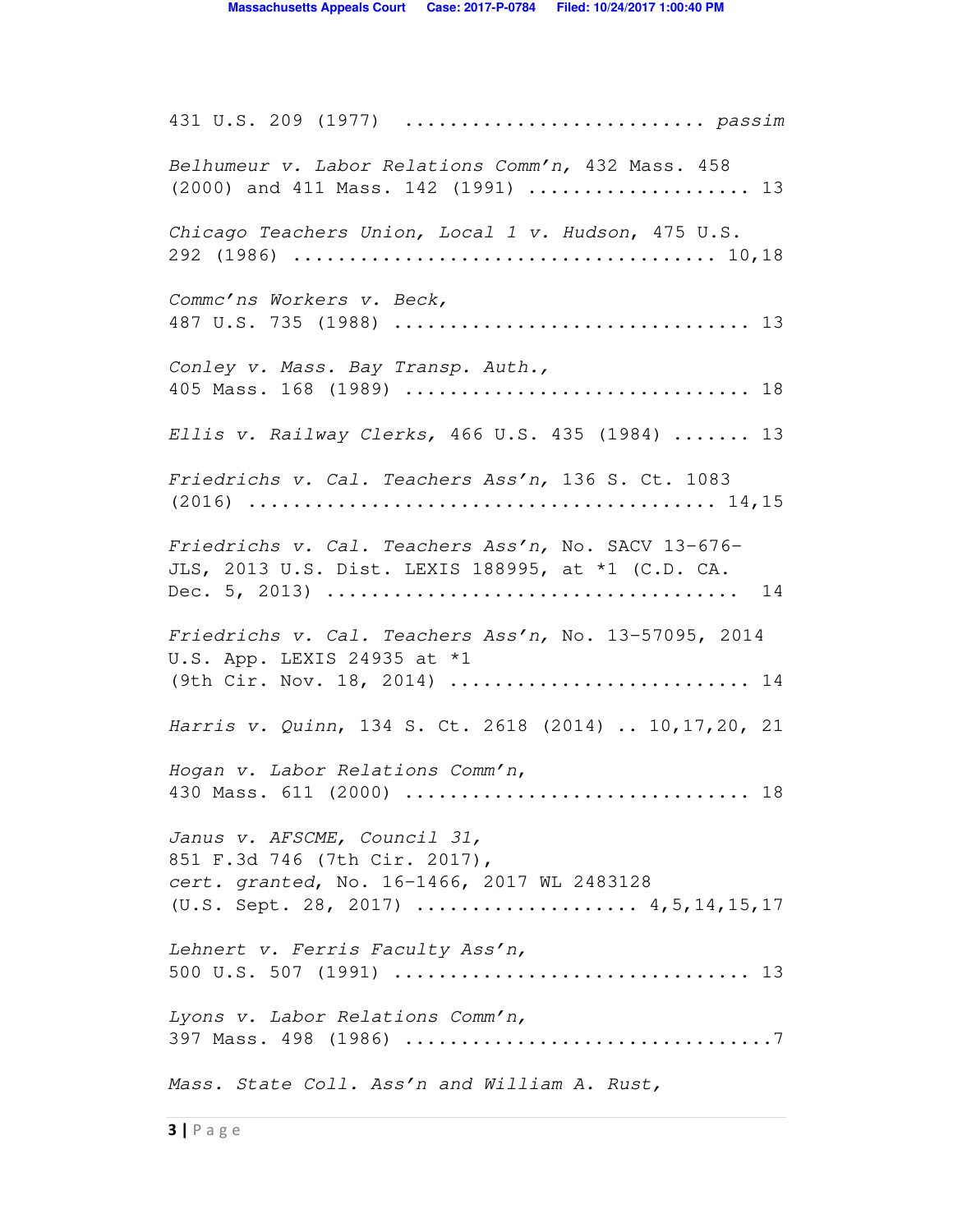12 MLC 1389 (1985) ................................. 12 *Minn. State Bd. for Comty. Colls. v. Knight,* 465 U.S. 271 (1984) ............................. 19,20 *Pickering v. Bd. of Educ.,* 391 U.S. 563 (1968) ................................... 20,21 *Sch. Comm. of Greenfield v. Greenfield Educ. Ass'n*,, 385 Mass. 70 (1982) ............................. 10,11 *Springfield v. Civil Serv. Comm'n,* 469 Mass. 370 (2014) ..............................................7 **Constitution, Statutes, and other Authority**  U.S. Const., amend I .......................... *passim*  G.L. c. 150E, § 12 ...................................6 *Binyamin Appelbaum, Nobel in Economics Is Awarded to Richard Thaler, N.Y. Times, Oct. 9, 2017, https://www.nytimes.com/2017/10/09/business/nobeleconomics-richard-thaler.html ......................* 16

#### **REPLY ARGUMENT**

 This is a combined reply to both the Appellee's and Intervenors' briefs.

I. The U.S. Supreme Court May Impact This Appeal.

 On September 28, 2017, the United States Supreme Court granted certiorari in *Janus v. AFSCME, Council 31*, 851 F.3d 746 (7th Cir. 2017), *cert. granted*, No. 16-1466, 2017 WL 2483128 (U.S. Sept. 28, 2017). *Janus* presents the question whether *Abood v. Detroit Board*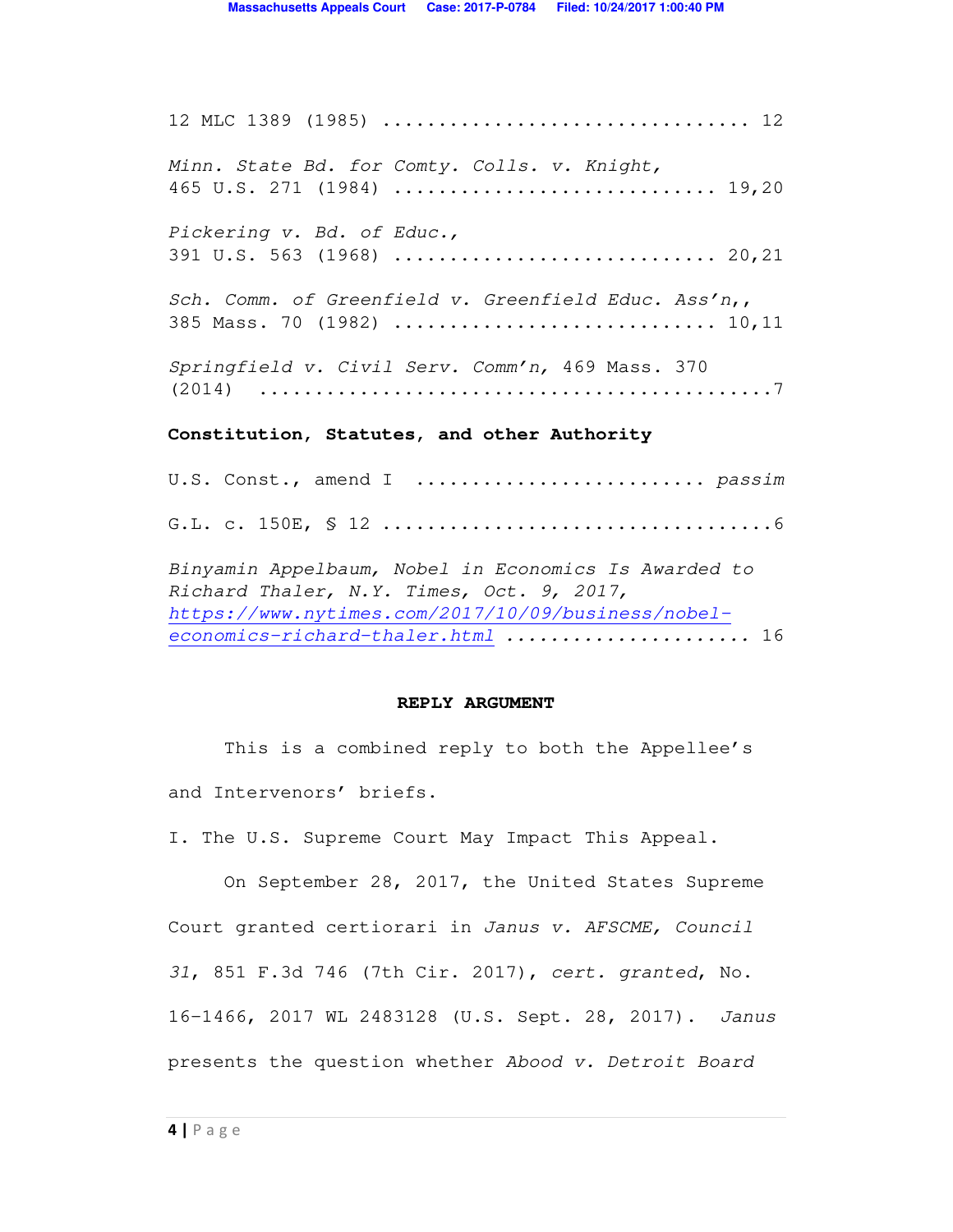*of Education*, 431 U.S. 209 (1977) should be overruled and public sector agency fee arrangements declared unconstitutional under the First Amendment.

 Of the seven issues presented in the Appellant Educators' appeal, a decision in *Janus* would likely control issues 1 and 4. It would likely not or certainly not control issues 2, 3, 5, 6 and 7. (See Appellant Educators' Brief (''Ed. App. Br.'') 5-6.)

II. Introduction.

Running throughout the Commonwealth Employee Relations Board's (''Board'') brief is a very odd argument. Because all agree that the Board has no authority to declare unconstitutional the statute it administers, the Board extrapolates that limit to argue that the Educators must lose this appeal. If the Board could not provide the relief sought in this appeal, it claims it has done nothing wrong.

This case is about the validity of compulsory union fees, the procedures by which they are collected, and exclusive representation. At the most fundamental level of logic, the Board's odd argument is incompatible with administrative exhaustion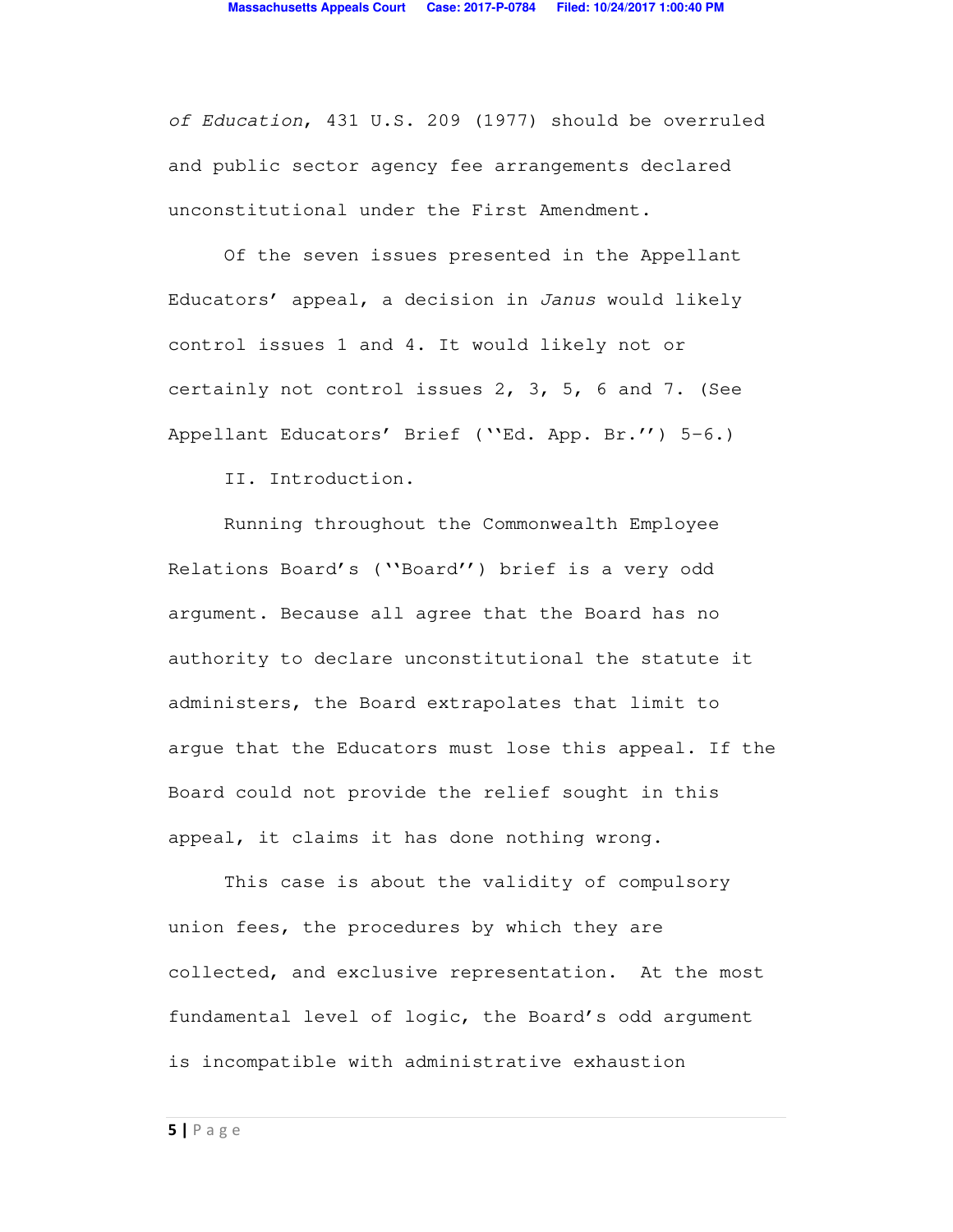requirements and the authority of this Court. If the Board's odd argument were accepted, this Court could never pass on a constitutional claim that arose out of a statute supervised by an administrative agency.

Not wanting to be outdone by the Board in the ''odd argument'' department, the Appellee-Intervenor unions (''Union'') assert that the Educators ''are not subject to any nonconsensual payment of agency fee.'' (Brief of Intervenor-Appellees (''Un. Br.'') 6.) Presumably, the Union believes that the payment of income taxes is ''consensual'' because citizens have the choice between paying and going to jail. Agency fees are compulsory because they are a condition of employment.<sup>1</sup>

III. The Appellant Educators Have Not Waived Any Legal or Factual Claims Made Below.

 As part of its odd argument, the Board broadly asserts the Educators waived any claim that the Board made legal and factual errors because the Educators

 $\overline{a}$ 

<sup>1</sup> G.L.c. 150E §§ 12, R.A.III 173 & 175. Appellant Educator Deborah Curran's contract excludes dismissal or suspension, but allows her union to "pursue payment through whatever legal means it deems appropriate." R.A.III 174.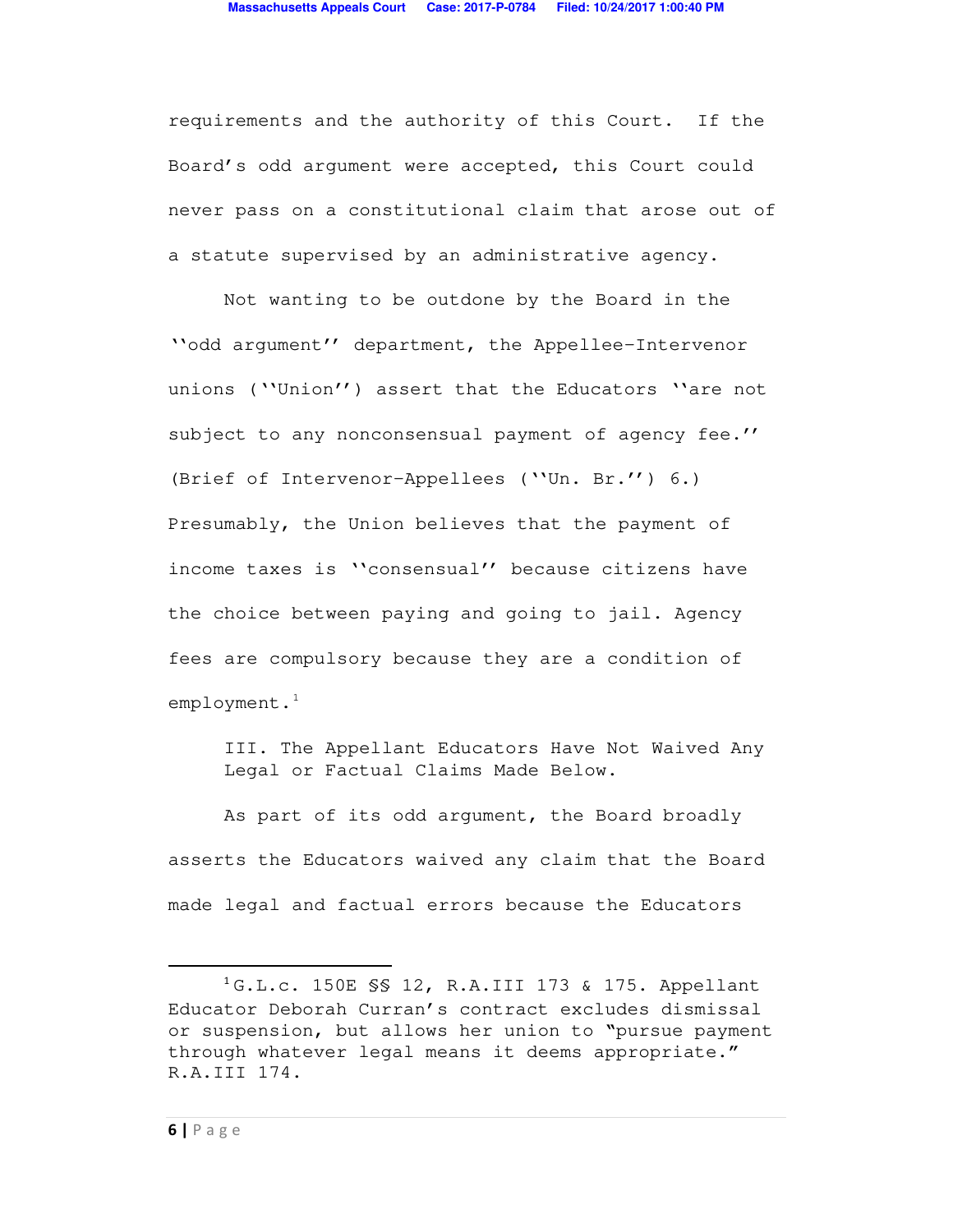agree the Board lacks authority to declare unconstitutional the laws it administers. (Brief of the Commonwealth Employment Relations Board (''Bd.  $Br.'$ ) 9-10.)

The Board confuses authority with waiver. While the Board has no authority to declare its statute unconstitutional, decisions the Board makes in reliance on an unconstitutional statute are error in the context of judicial review. *See, Lyons v. Labor Relations Commission*, 397 Mass. 498, 501, 507 (1986). When the Educators admit the limitation on the Board's authority, they are not waiving their rights; they are simply fulfilling an obligation of candor to the Board and this Court while at the same time exhausting their administrative remedies.

Unlike the failure in *Springfield v. Civil Service Commission*, 469 Mass. 370 (2014), the Educators meticulously raised their constitutionally based arguments in both their original charges (R.A.I 22-24, 29-30, 35-36), and their appeal from the Investigator's decision (R.A.III 201-231). The Educators then appealed the entire decision of the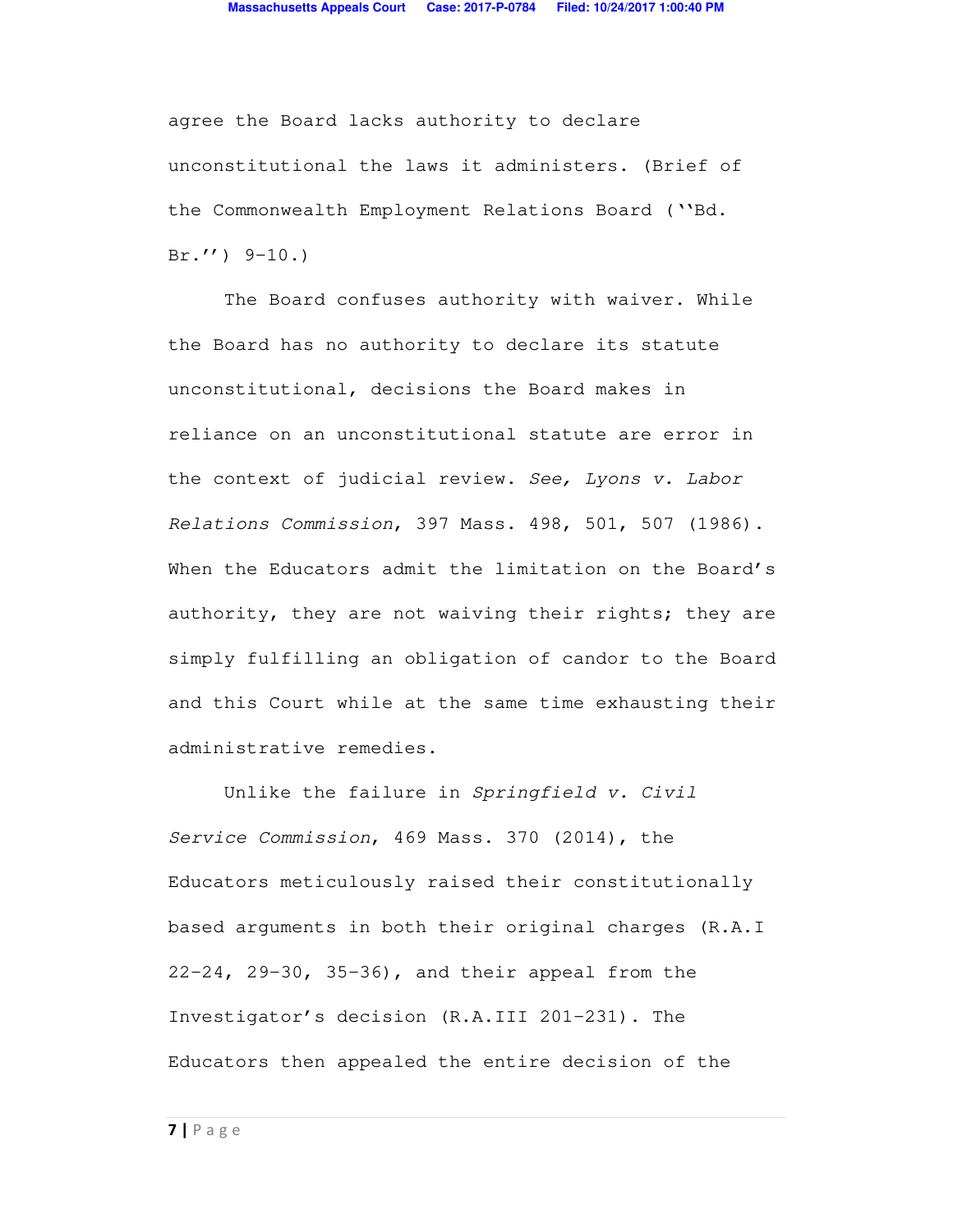Board when it passed upon the Educators' specific points of appeal. (R.A.III 263-265.)

In addition to its broad, generalized claims of waiver based on its limited jurisdiction, the Board makes a few specific claims of waiver, discussed next.

A. The Educators Preserved The Claim They Were Blocked from a Voice and a Vote by Their Exclusive Bargaining Representative.

The Board claims that the Educators presented ''no evidence'' that the union gagged them from having a voice and a vote in their working conditions (Bd. Br. 32), and they failed to challenge this as a factual or legal matter. (Bd. Br. 34, n. 15.)

This is flatly wrong. The Educators submitted to the Investigator the Union's official policy gagging them from a voice and vote  $(R.A.II 6-7)$ , they provided sworn statements (R.A.I 104; R.A.III 79), and the Investigator specifically ruled on the Educators' claim about the gag (R.A. III 181-83). The Educators specifically appealed the Investigator's factual (R.A.III 209-10) and legal (R.A.III 211, 213-14) rulings on this issue. The Board thereafter specifically ruled on both the factual issue (R.A.III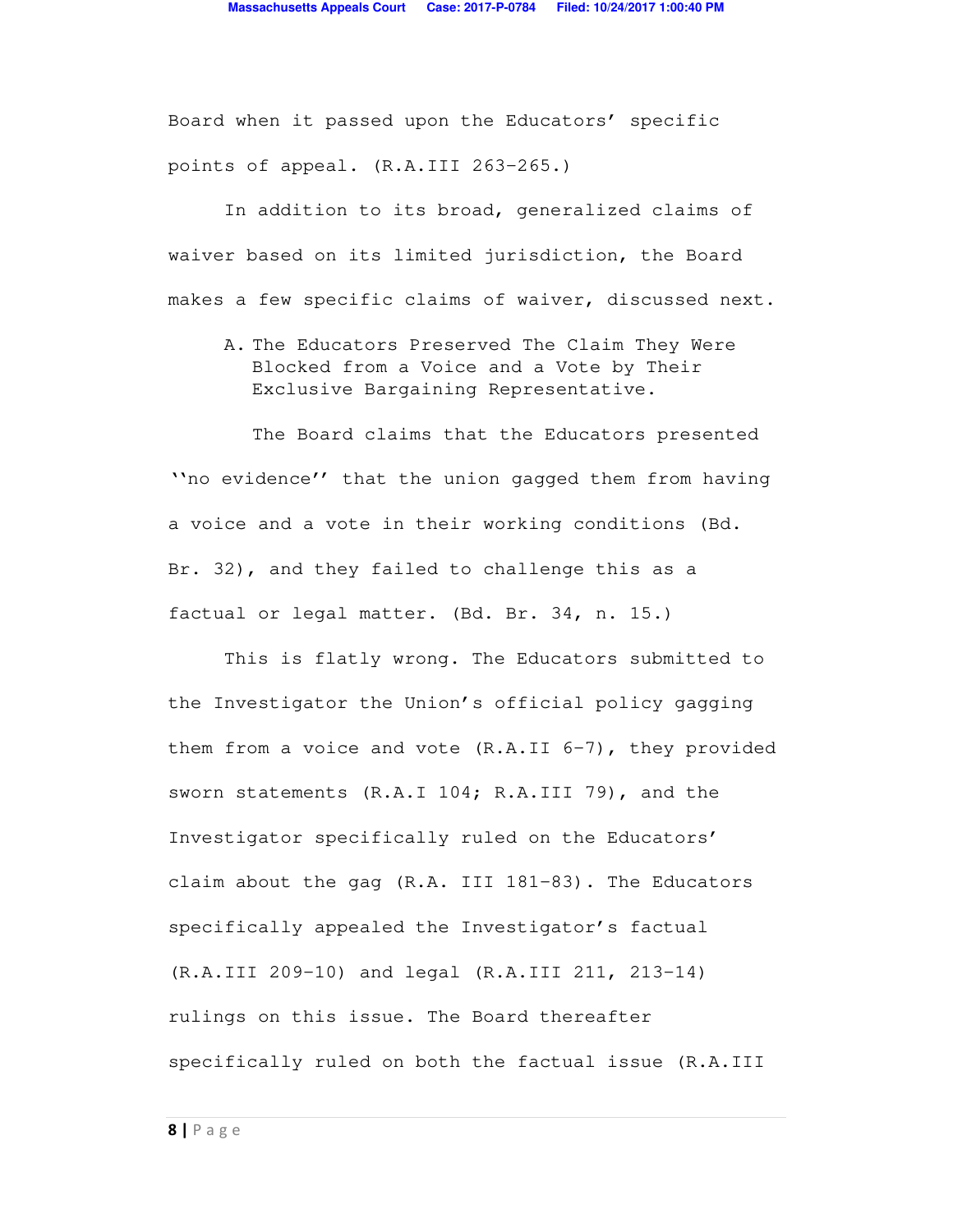260) and the legal issue (R.A.III 260-61.) The Educators thereafter appealed the decision of the Board. (R.A.III 263-65.)

B. The Educators Appealed the Exclusion of the Nerren and Podgursky Affidavits.

Contrary to the Board's statement, the Educators specifically appealed the exclusion of the affidavits of Drs. Nerren and Podgurksy (R.A.III 213, 217-218, 218, n.11), the Board specifically ruled on their exclusion (R.A.III 259-60), and the Educators thereafter appealed the decision of the Board. (R.A.III 263-65.)

With regard to these claims of waiver and failure to appeal, the Educators give the Board the benefit of the doubt. Since the undisputed facts of the record demonstrate that the Board is unquestionably wrong as shown by these specific citations to the record, the Board's claim of waiver must be an application of its odd argument, and not a false representation to this Court.

IV. The Board Is Entitled to No Deference.

 Immediately after asserting that it was just following existing constitutional law, the Board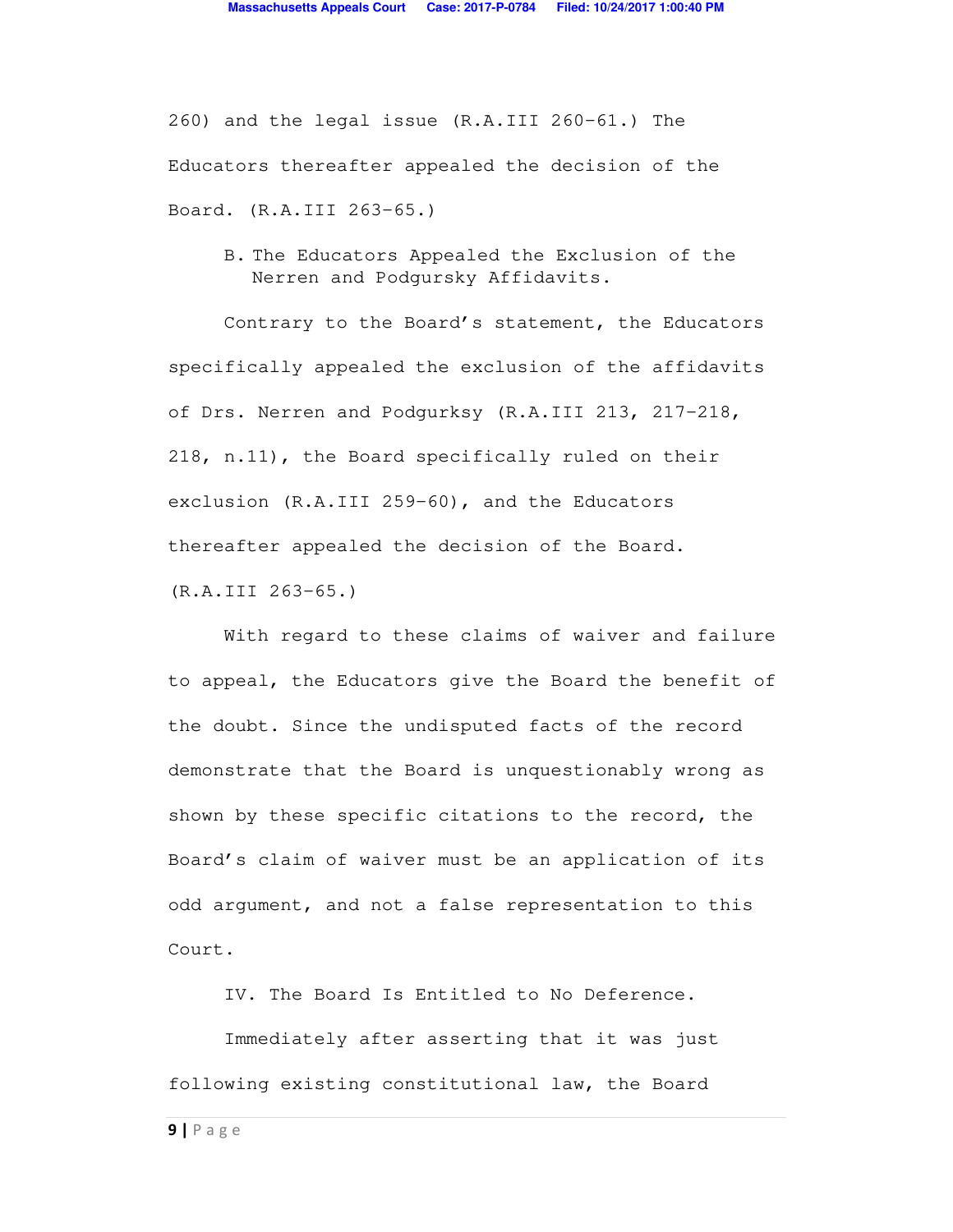incongruously argues that this Court should defer to its decision (Bd. Br. pp. 13-15). No deferral is appropriate because the Board has no expertise on constitutional questions. *Sch. Comm. of Greenfield v. Greenfield Educ. Ass'n*, 385 Mass. 70, 76 (1982)(Questions of constitutional law not committed to agency discretion).

V. This Court Is Not Bound by *Abood.*

In their original brief (Ed. App. Br. 43-44), the Educators argued that this Court is not bound by past precedent because the standard of review for compulsory union fee challenges has been raised to ''exacting First Amendment scrutiny.'' *Harris v. Quinn*, 134 S. Ct. 2618, 2638, 2639 (2014).

The Board responds that the Educators have their timing wrong, the U.S. Supreme Court first held strict scrutiny was required in *Chicago Teachers Union, Local 1 v. Hudson*, 475 U.S. 292 (1986). (Bd. Br. 12, 42-43.)

Even if the Board were right about timing, its argument overlooks a critical fact: *Abood* was decided in 1977 and *Hudson* was decided in 1986. This Court is free to pass on the constitutionality of compulsory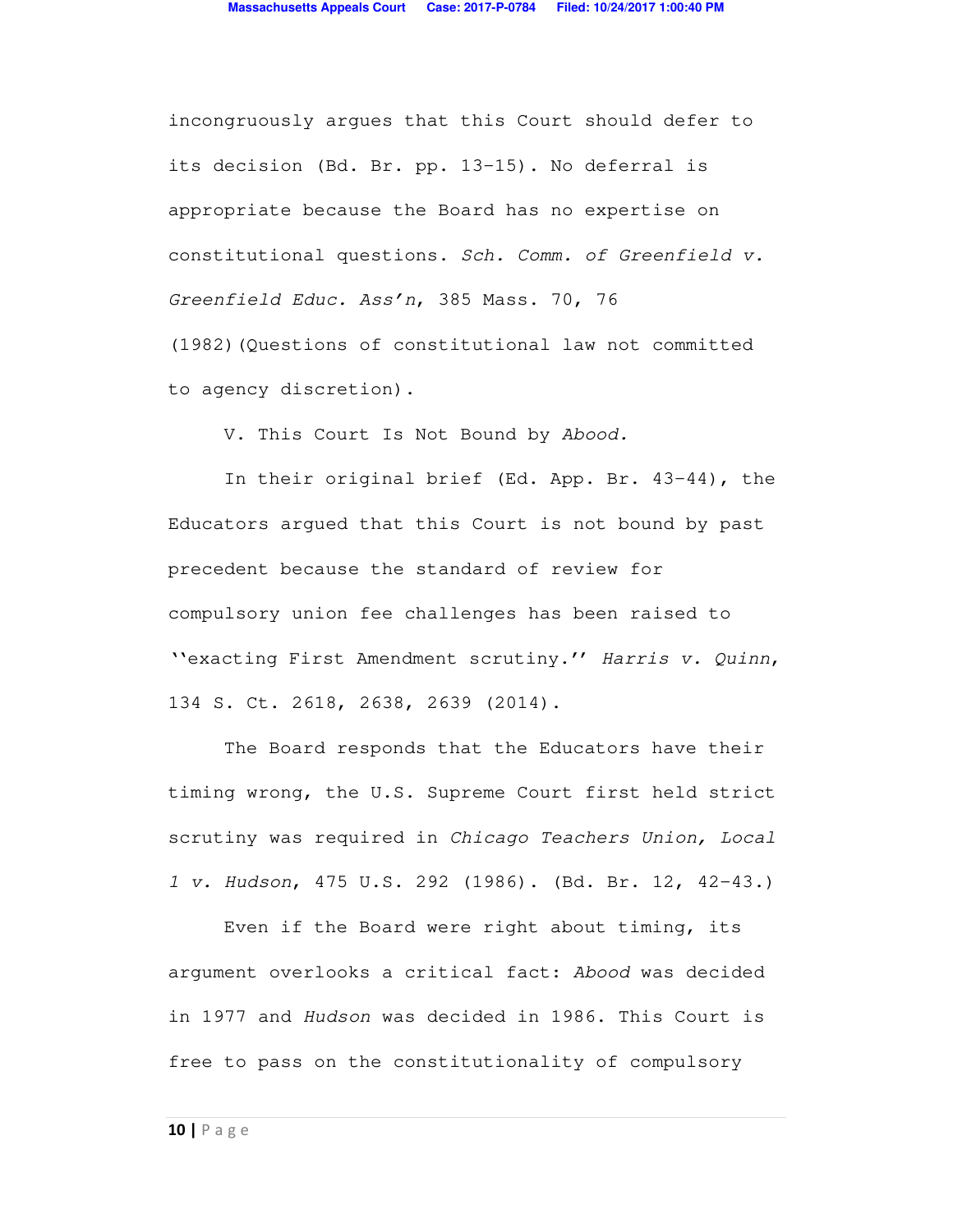union fees and the statutory opt-out requirement by distinguishing *Abood.* No Massachusetts or Supreme Court cases decided after 1986 passed on the constitutionality of compulsory union fees or the optout requirement decided in *Abood.* 

VI. This Court Is Not Bound by *Greenfield.*

For the same reason that *Abood* does not control because it used the wrong constitutional test, *Greenfield* does not control, for it relied upon *Abood.*  385 Mass. at 78, 81. *Greenfield*, a cutting edge decision in its day, assumed both the validity of agency fees and an affirmative objection requirement. *Id.* at 78, 82. Indeed, the objecting teachers in *Greenfield* argued for a general objection and a reduced union fee, and argued against a choice between discharge and using the union's cumbersome rebate procedure. *Id.* at 79.

What continues to be relevant is *Greenfield's*  insistence that the burden on employees must be minimized because their constitutional rights may not be sacrificed for the Union's contractual rights. *Id.*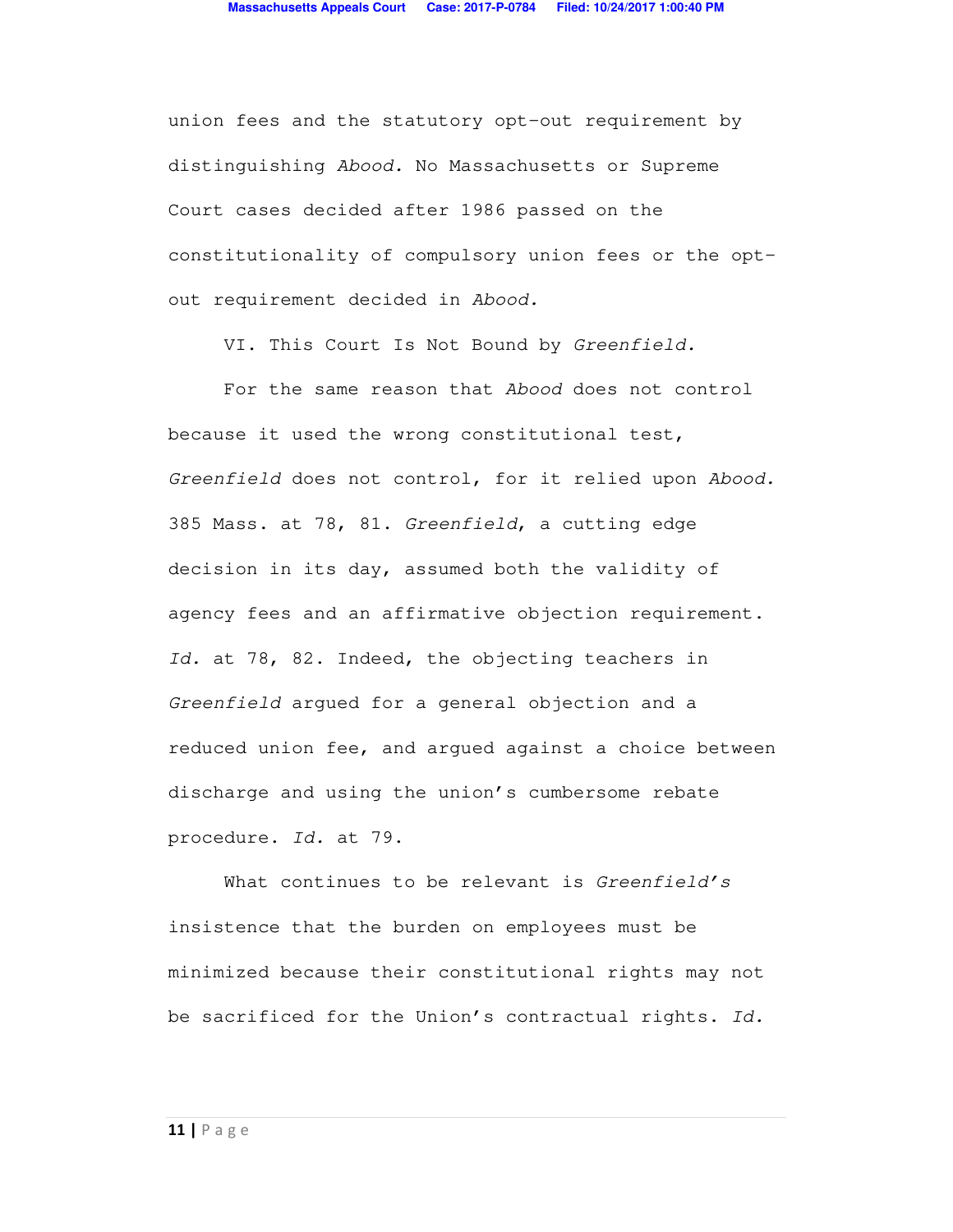at 84-85. That theory is central to the Educators' current opt in argument. (Ed. App. Br. 30-36.)

VII. The Educators' Expert Affidavits Go to the Heart of the Constitutional Issues.

The Board claims that the Educators ''offer no support for their argument that the expense of litigation invalidates [compulsory union fees].'' (Bd. Br. 11.) What the Board means by ''no support'' is unclear, because it refers to the Educators' Dixon affidavit showing that the process of ''challenging a fee is expensive and complex.'' (Bd. Br. 28.)

The Union's response to the Dixon affidavit, with its showing of enormous expenses, is that the typical agency fee amount challenges ''involve only one or two days of hearing.'' (Un. Br. 10.) The Union cites two cases, both brought by *pro se* challengers. One of them (*Massachusetts State College Ass'n and William A. Rust*, 12 MLC 1389 (1985)) was not a challenge to the amount of the agency fee at all.

The Dixon affidavit, in contrast, refers to cases in which both sides had the benefit of counsel, and the facts were sufficiently developed so that the following landmark Supreme Court decisions concerning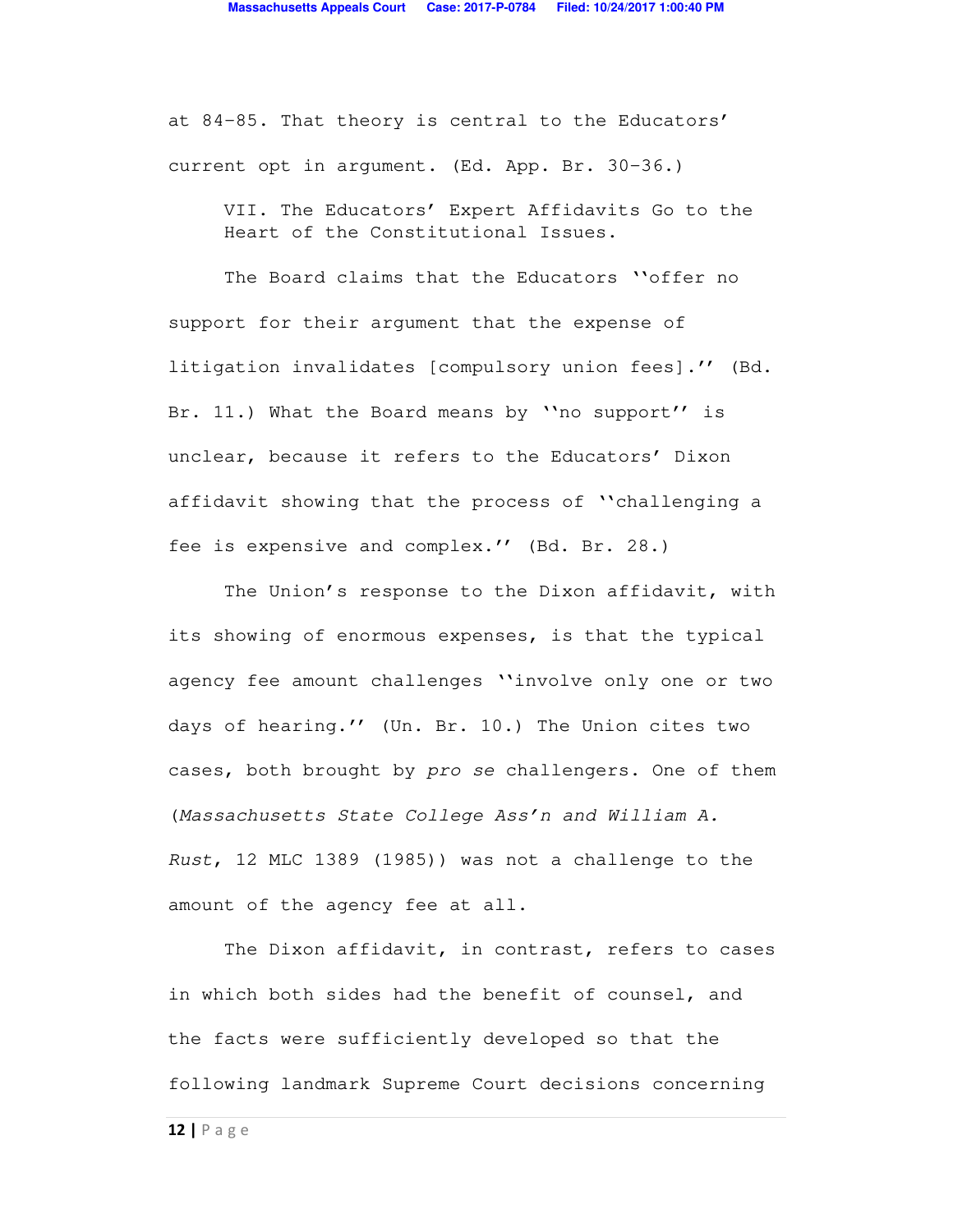the proper division of the compulsory union fee resulted: *Lehnert v. Ferris Faculty Ass'n*, 500 U.S. 507 (1991); *Communications Workers v. Beck*, 487 U.S. 735 (1988); *Ellis v. Railway Clerks*, 466 U.S. 435 (1984). (R.A.I 112.)

After complaining that these cases and *Belhumeur v. Labor Relations Commission,* 432 Mass. 458 (2000) were over-litigated, $^2$  the Union reverses course and argues that the instant case is so under-litigated that this Court cannot possibly decide it. The Union argues: ''Due to NRTW's [sic] litigation decisions, the factual record below is [inadequate to decide the constitutional issues].'' (Un. Br. 15-16.) This assertion contains at least two misstatements. First, it was litigation error on the part of the Union which resulted in the majority of its affidavit-supported facts being excluded. (R.A. III 173, n. 4, 255-259.) The Union never appealed to this Court the exclusion of its affidavits.

 $\overline{a}$ 

<sup>2</sup> To streamline and simplify *Belhumeur*, the objectors agreed to resolve the five contested years by litigating the amount for only one year and one affiliate. *Id.* at 460.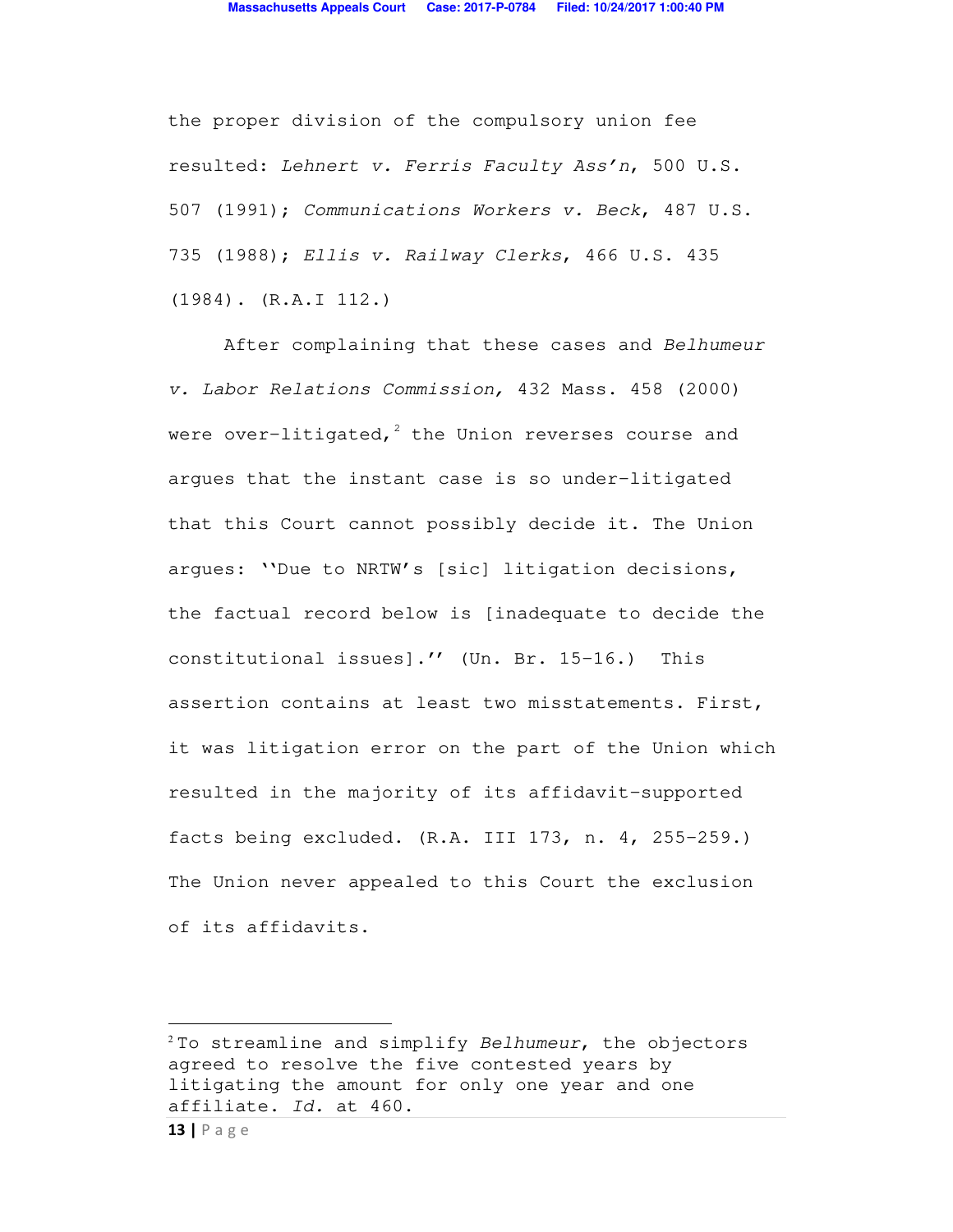Second, and most importantly, the Union's claim that a full record with live testimony and ''cross examination'' is required to resolve these legal issues (Un. Br. 16-17) is nonsense. *Abood*, the landmark Supreme Court decision validating compulsory union fees forty years ago, was decided on summary judgment. *Abood*, 431 U.S. at 213. When the U.S. Supreme Court took up these issues last term in *Friedrichs v. California Teachers Ass'n*, 136 S. Ct. 1083 (2016), and then split 4 to 4 on whether to overrule *Abood*, the trial court decided the case on plaintiffs' motion for judgment on the pleadings, *Friedrichs v. California Teachers Ass'n*, No. SACV 13- 676-JLS, 2013 WL 9825479 (C.D. Cal. Dec. 5, 2013), at \*6, and thereafter affirmed on the Ninth Circuit appellants' motion for summary affirmance. *Friedrichs v. California Teachers Ass'n*, No. 13-57095, 2014 WL 10076847 (9th Cir. Nov. 18, 2014), at \*3.

Even the *Janus* case, which the U.S. Supreme Court has now accepted to decide whether *Abood* should be overturned, was decided at the trial court on a motion to dismiss. *Janus v. AFSCME, Council 31*, 851 F.3d 746,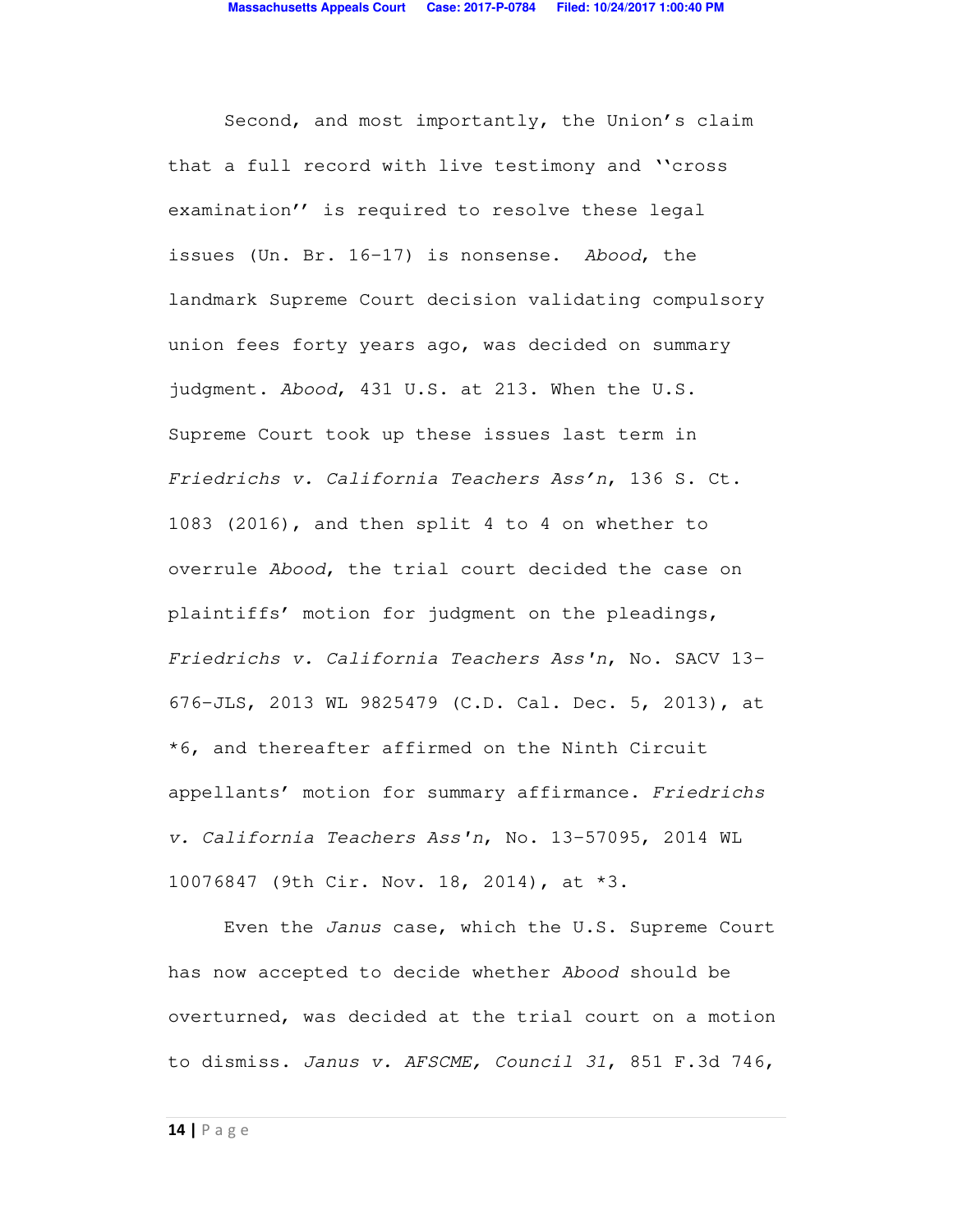747-49 (7th Cir. 2017), *cert. granted*, No. 16-1466, 2017 WL 2483128 (U.S. Sept. 28, 2017). The 758 page record here, with its four sworn expert affidavits, four sworn Educators' affidavits, and two Union affidavits is more complete than the record in *Janus* or *Friedrichs*.

The Union contends that this Court should not consider any of the Educators' expert affidavits because they are ''self-serving'' and from ''purported experts'' who ''never testified.'' (Un. Br. 17.) This argument has the same level of rigor as the one the Union makes about an inadequate record. Nowhere does the Union show that the Educators' experts have a personal stake in this litigation, therefore their statements are not ''self-serving.'' Cases are routinely resolved without live testimony.

As to the Union's ''purported experts'' attack (*Id.*), consider the recent report relevant to the Educators' expert Dr. John Balz. Dr. Balz was the lead researcher for the New York Times best-selling book *Nudge*, and he drafted two of its chapters for authors Richard Thaler and Cass Sunstein. In addition, he co-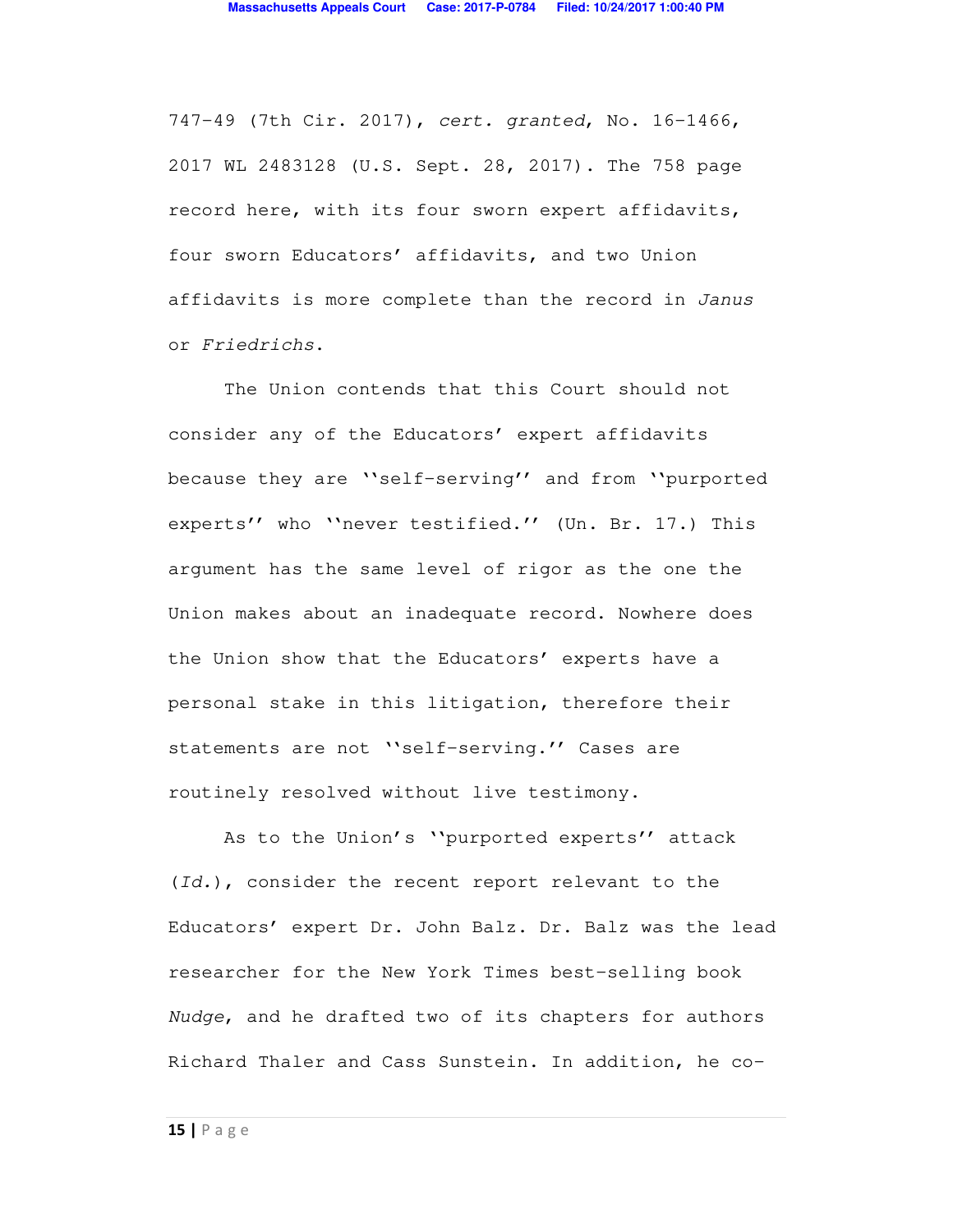authored the paper ''*Choice Architecture*'' with Thaler and Sunstein. (R.A.I 138.) Close to the time this brief was filed, Richard Thaler won the Nobel Memorial Prize in Economic Sciences for his work on how individuals make choices - the subject of both Balz's affidavit here and his joint work with Thaler.<sup>3</sup>

This leads to the reason why the opinions of Dr. Balz and the Educators other experts are important for this Court, but not for the Board. While the Investigator and the Board had no authority to declare unconstitutional the statute they administer, this Court has that authority. Thus, Dr. Balz's affidavit explains the science showing that the statutory default in compulsory union fees disfavors speech protected by the First Amendment (Balz, Ed. App. Br. 19-22), Dr. Podgursky's affidavit reveals that exclusive union representation disadvantages some teachers and creates financial viability problems for government (Podgursky, Ed. App. Br. 16-17), Dr. Nerren's affidavit shows the ''free-rider'' claim is

 $\overline{a}$ 

<sup>3</sup> Binyamin Appelbaum, *Nobel in Economics Is Awarded to Richard Thaler, N.Y.Times*, October 9, 2017, https://www.nytimes.com/2017/10/09/business/nobeleconomics-richard-thaler.html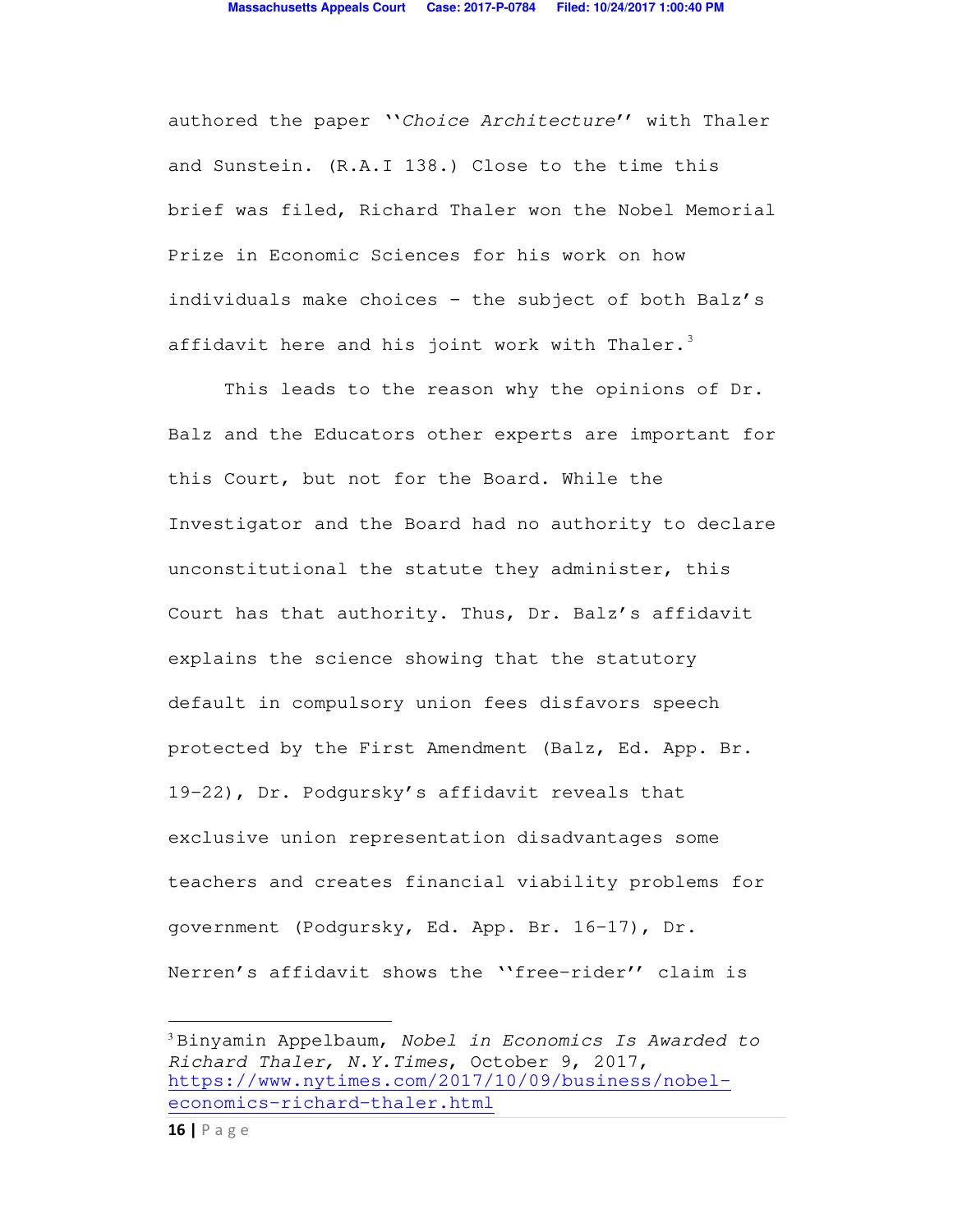demonstrably false (Nerren, Ed. App. Br. 17-18), and Ms. Dixon's affidavit discloses that competently challenging the Union's fee claim is beyond the financial ability of most wage earners (Dixon, Ed. App. Br. 22-23). These are precisely the facts the judiciary must consider in determining whether compulsory union fees and exclusive representation survive ''exacting First Amendment scrutiny.'' *Harris*, 134 S.Ct. at 2638 and 2639.

While these facts might be irrelevant to the Board with its limited authority, it is clear error for the Board to attempt to blind this Court to facts central to whether the statute survives exacting scrutiny. Had the Educators failed to raise their constitutional claims (and their supporting affidavits) before the Board, they would be barred from raising those claims now. *Janus,* 851 F.3d at 748.

VIII. Employers are Liable.

In finding employer liability in a union fee challenge, the Supreme Judicial Court determined that an "employer cannot ignore an employee's assertion of a constitutionally protected right [not to associate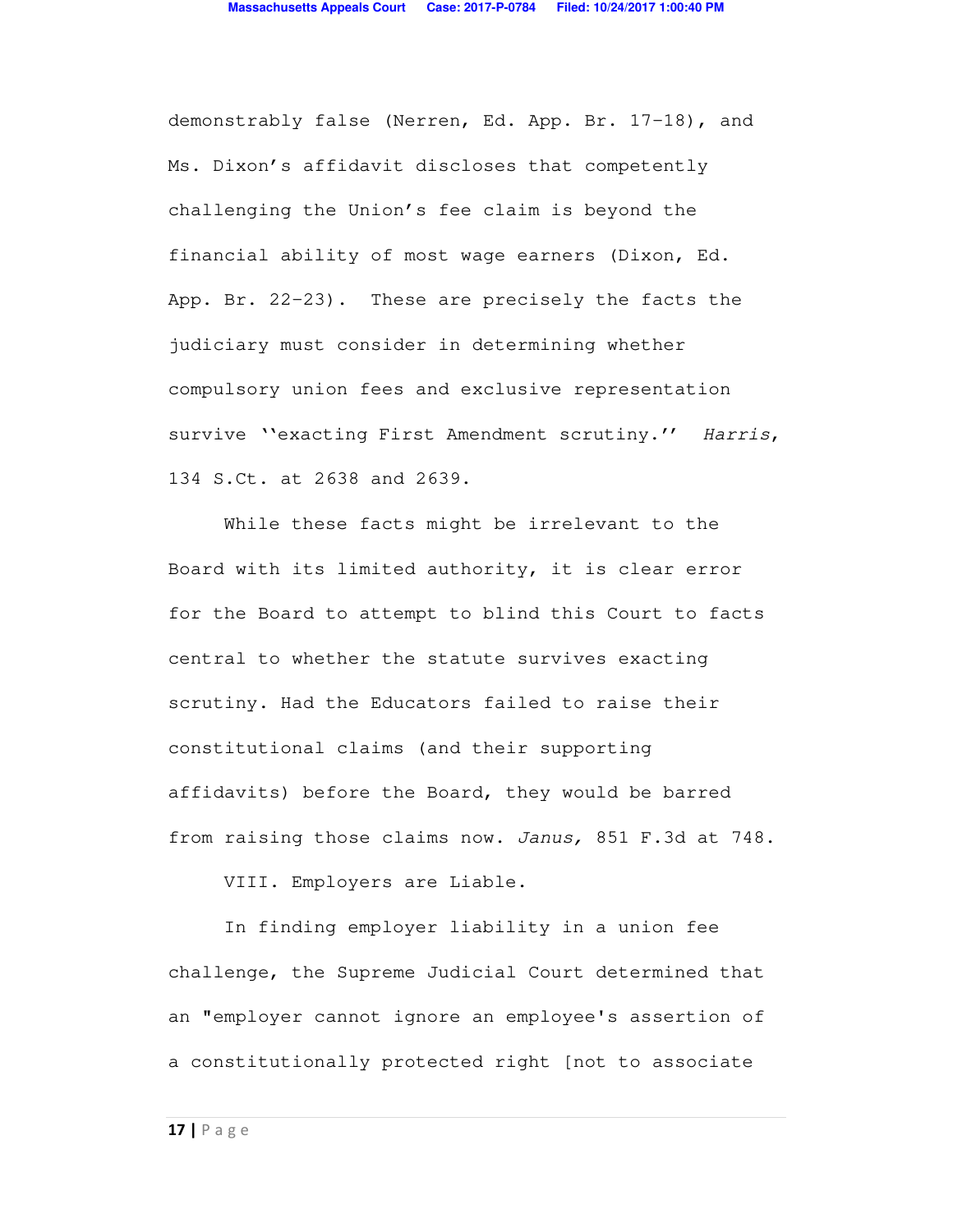with a union] which is valid on its face." *Conley v. Mass. Bay Transp. Auth.*, 405 Mass. 168, 177 (1989). *Conley* is arguably in conflict with *Hogan v. Labor Relations Commission*, 430 Mass. 611 (2000). In the Educators' original brief they not only distinguished *Hogan*, they argued that the ruling of the U.S. Supreme Court in *Chicago Teachers Union, Local 1 v. Hudson*, 475 U.S. 292, 307 n.20 (1986) controls. (Ed. App. Br.  $45 - 46.$ 

The Board's response is to dismiss *Hudson* because the Educators rely on ''a single footnote'' and to distinguish it because *Hudson* ''merely requires the union and employer to provide procedures that minimize the impingement on First Amendment rights.'' (Bd. Br.  $39 - 40.$ 

The Board's approach fails in two ways. First, the SJC in *Conley* relied on that same *Hudson* footnote. 405 Mass. at 177. Second, this is a constitutional challenge to agency fee procedures. *Hogan* ruled that if an employee ''still desired to pursue constitutional claims against the employer, the employee could seek redress in the courts.'' *Hogan*,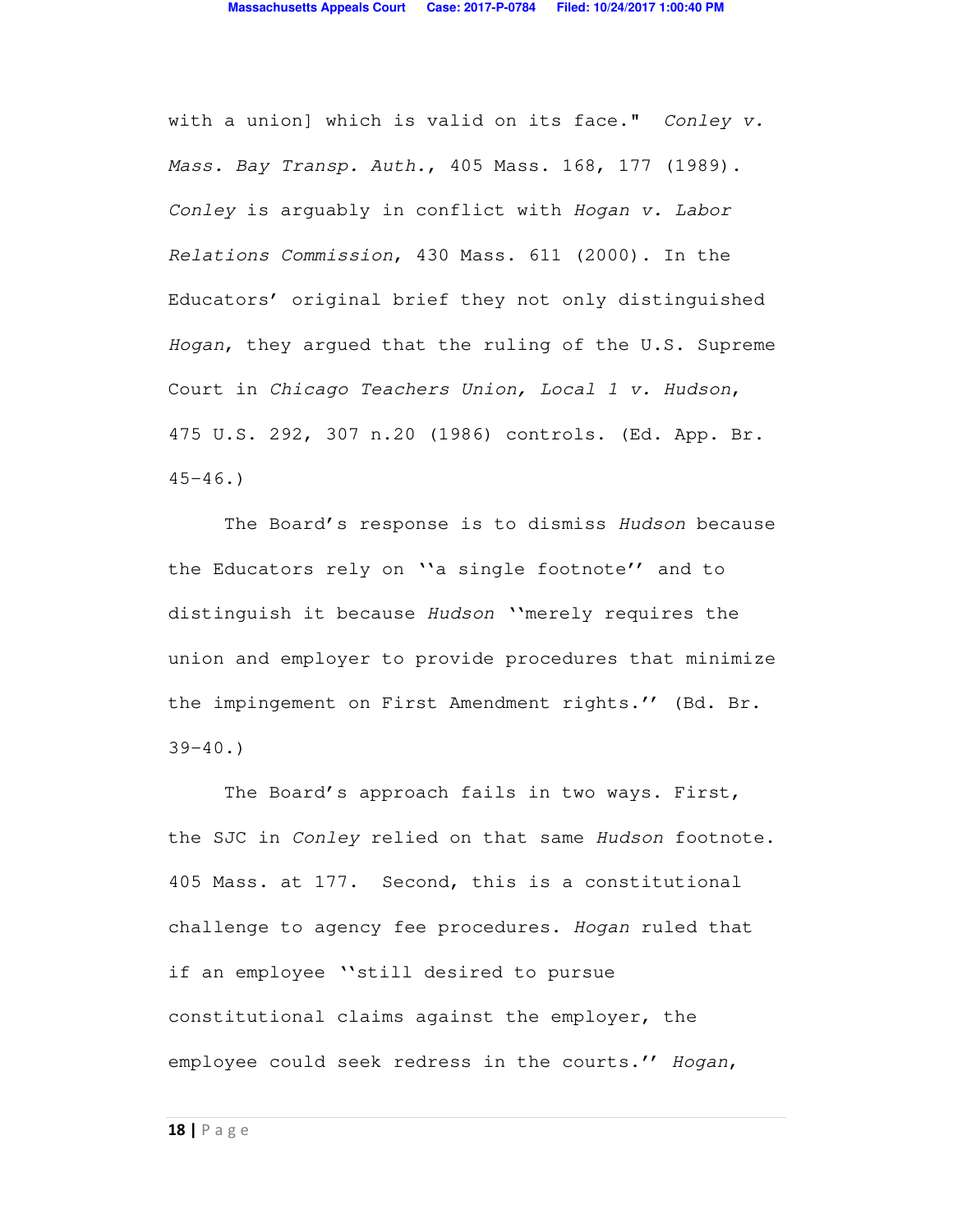430 Mass. at 615. That is what the Educators are doing here.

IX. *Knight* Does Not Control*.* 

Both the Board and the Union cite *Minnesota State Board for Community Colleges v. Knight*, 465 U.S. 271 (1984) to argue that unions can use exclusive representation to force employees to choose between a voice and a vote in their working conditions and coerced support for union politics. (Un. Br. 38-41; Bd. Br. 31.)

*Knight* held that there was no constitutional impediment to the state deciding to listen to one point of view (the union point of view). *Knight* did not hold that the state could listen only to the union point of view *and also* force employees who want to be heard to support union political activities.

Instead, *Knight* specifically disclaimed passing on this issue. *Knight*, 465 U.S. at 289 & n.11. (''This requirement [to pay union fees] is not at issue in this lawsuit.'') Rather, the majority opinion in *Knight* observed that the *Abood* decision ''held that employees may not be compelled to support a union's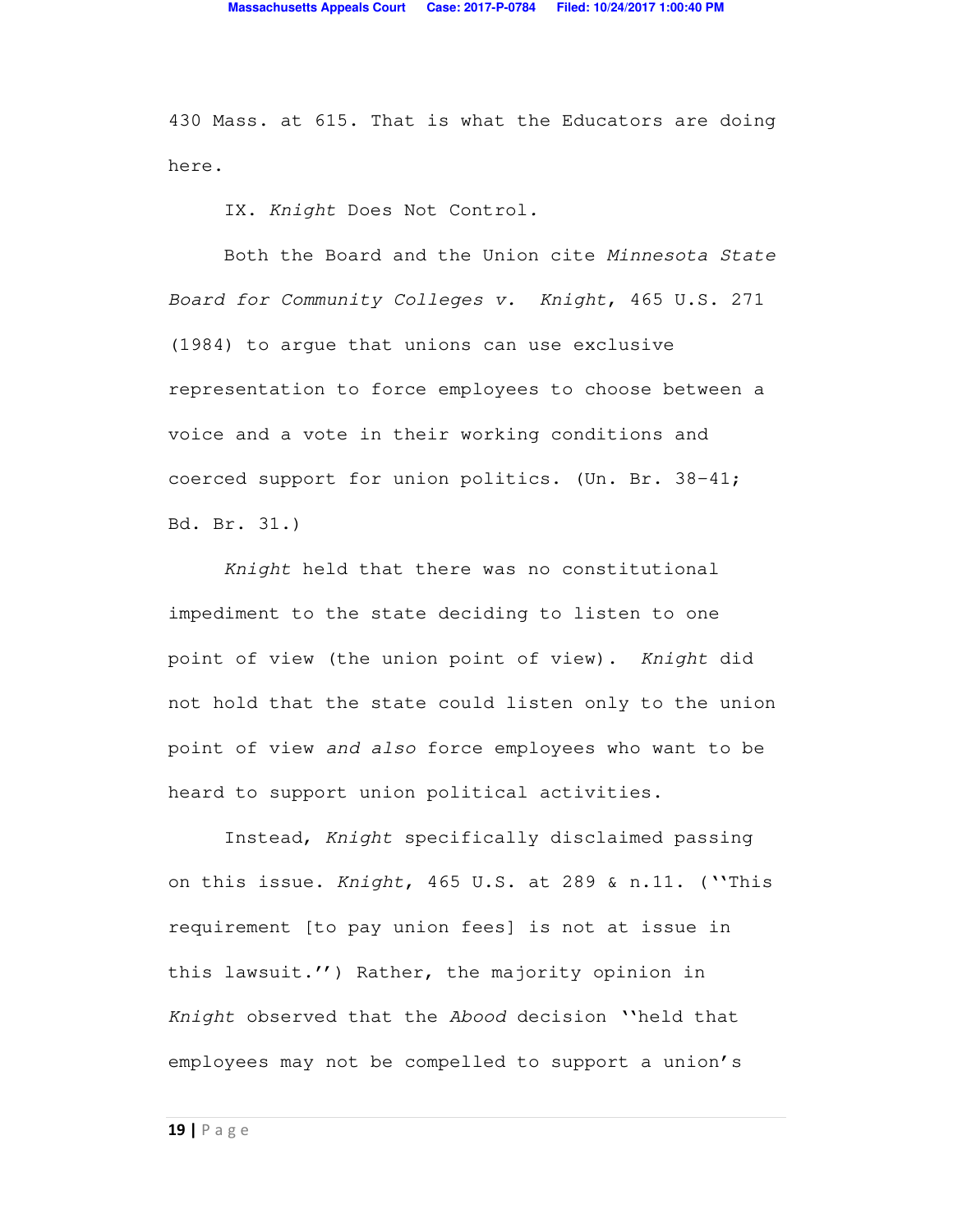ideological activities unrelated to collective bargaining.'' *Knight*, 465 U.S. at 291 n.13.

The practice of the Union here, to use its status as exclusive representative to force an employee to pay full union dues or suffer the loss of a voice on his or her working conditions (R.A.II 6-7) was not at issue in *Knight*. Rather, *Knight* specifically acknowledged the right of employees to avoid having to make such a choice by citing *Abood.*

X. *Pickering* Is Inapplicable*.*

The Union ends its brief with a new argument. It posits the Educators are not entitled to claim strict or exacting scrutiny because, as public employees, they only have watered down constitutional rights according to the *Pickering v. Board of Education*, 391 U.S. 563 (1968) line of cases. The Union claims the Supreme Court applies *Pickering* to the ''payment of union dues and agency fees.'' (Un. Br. 48.)

The Union fails to mention that it borrowed its *Pickering* argument from the dissent in *Harris*, 134 S.Ct. at 2653-2656. Worse, the majority opinion in *Harris* specifically rejected the application of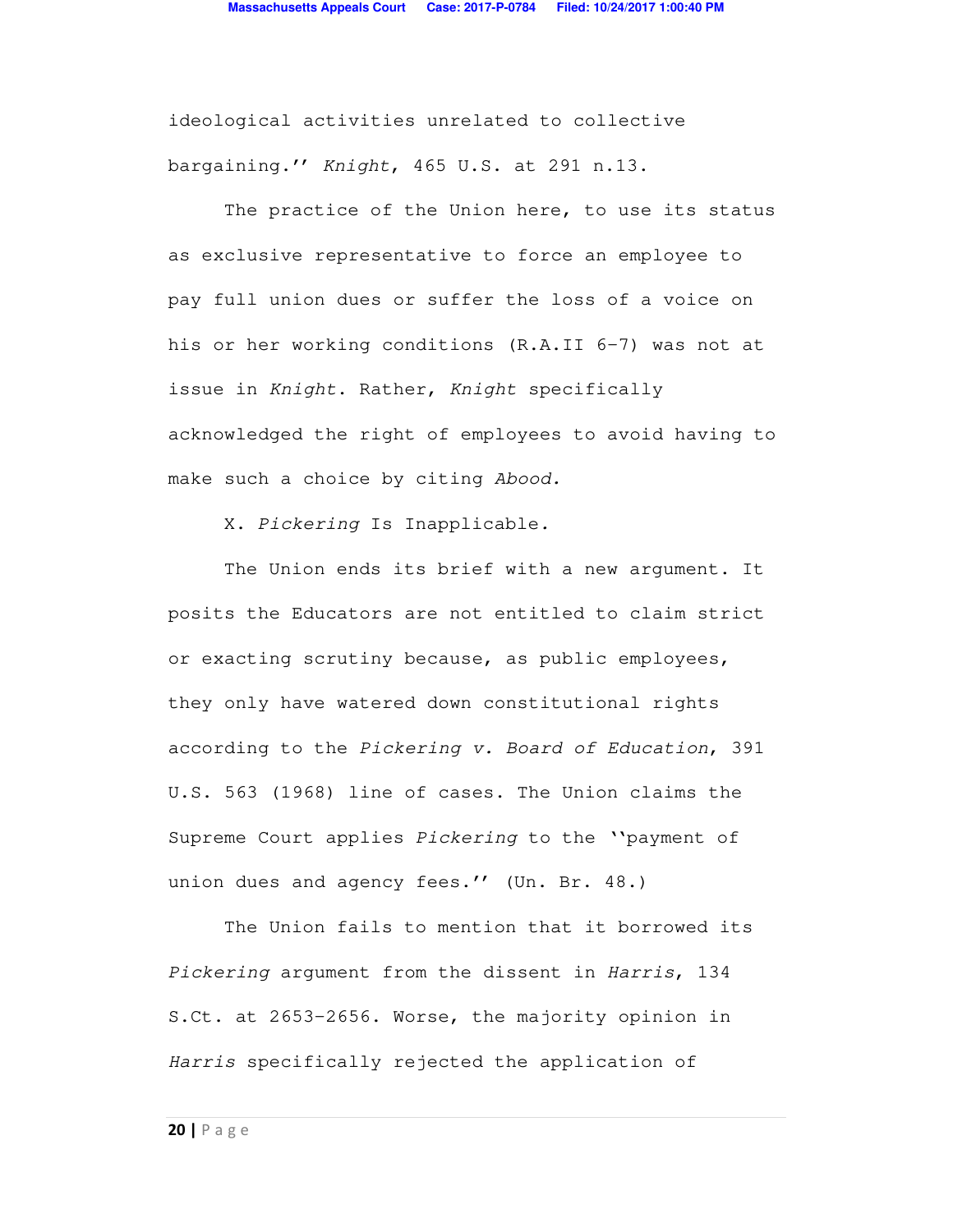*Pickering* to union fees. *Id.* at 2641-2643. It should go without saying that the *Harris* Court could hardly have prescribed ''exacting First Amendment scrutiny'' and at the same time thought *Pickering's* watered down standard was applicable. *Id.* at 2639.

#### **CONCLUSION AND DESIRED RELIEF**

 The Educators request the same conclusion and relief as they did in their original brief.

Respectfully submitted,

 /s/Bruce N. Cameron Bruce N. Cameron (BBO 543142) bnc@nrtw.org c/o National Right to Work Legal Defense Foundation, Inc. 8001 Braddock Road, Suite 600 Springfield, Virginia 22160 Tel: 703-321-8510

*Attorney for Charging Parties-Appellants*

DATED: October 24, 2017

#### **Certificate of Compliance**

 I, Bruce N. Cameron, Counsel for the Charging Parties-Appellants, hereby certify that this brief complies with the rules of Court that pertain to the filing of briefs, including, but not limited to, Mass. R. A. P. 16(a) (6), Mass. R. A. P. 16(e), Mass. R. A. P. 16(f), Mass. R. A. P. 16(h), Mass. R. A. P. 18, and Mass. R. A. P. 20.

/s/ Bruce N. Cameron Bruce N. Cameron